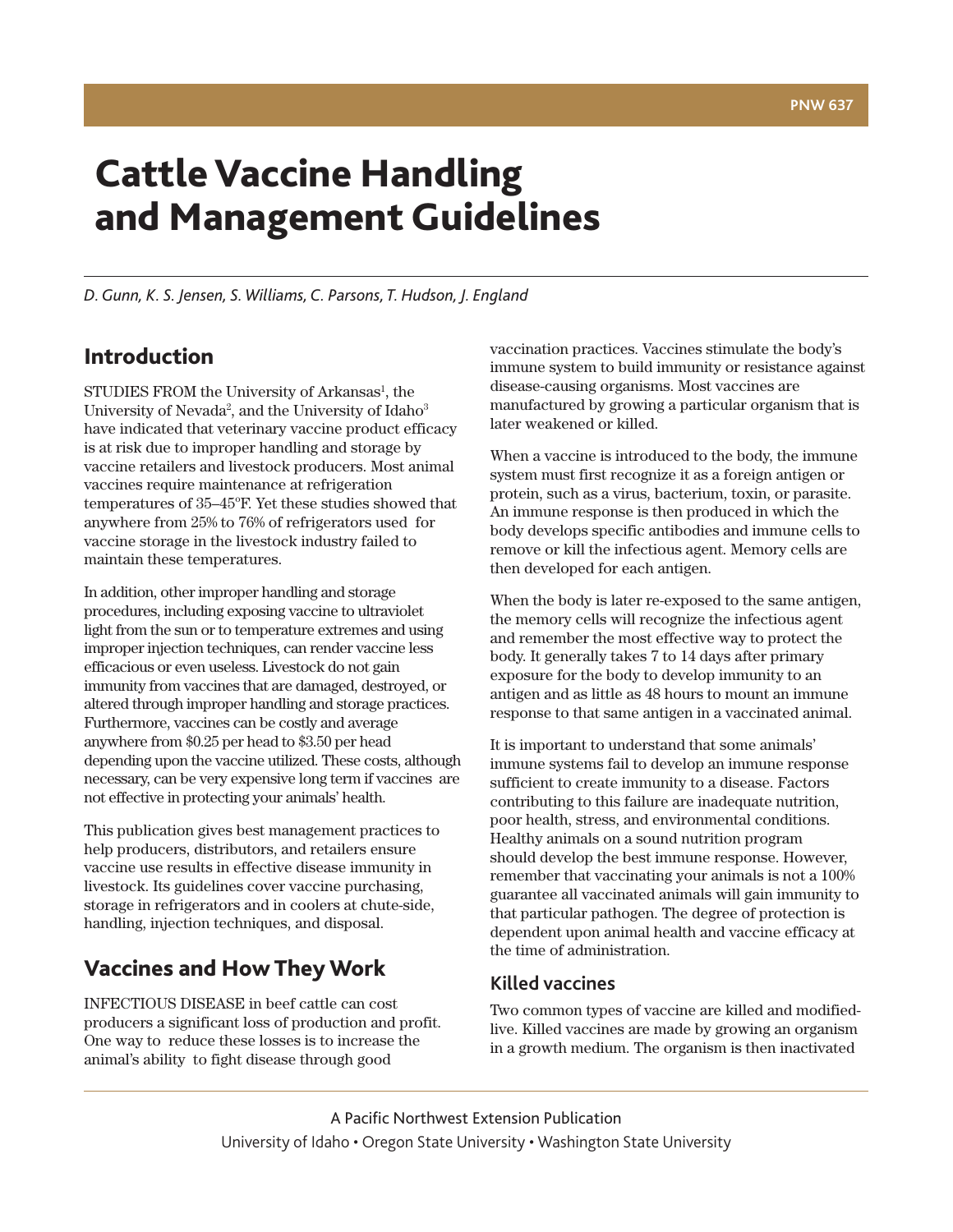or killed by utilizing chemicals or heat. A killed vaccine can be produced for viruses, bacteria, or toxins. Adjuvants, which are specific chemical materials that help stimulate immunity and hold the organism at the injection site to strengthen the immune response, are regularly added to killed or inactivated vaccines.

Killed vaccines often require two separate inoculations over 2–4 weeks to obtain a full immune response. Therefore, it is very important to administer both inoculations. An example of a killed vaccine is Triangle® 5 by Boehringer Ingelheim. Triangle® 5 protects against infectious bovine rhinotracheitis (IBR), bovine virus diarrhea (BVD types 1 and 2), parainfluenza 3 (PI3), and bovine respiratory syncytial (BRSV) viruses. These and other killed vaccines are already constituted and ready to use when purchased.

#### **Modified-live vaccines**

Modified-live vaccines (MLV) are made with a virus or bacterium that is attenuated, or weakened, so the organism will not cause disease in most healthy animals but will still stimulate immunity. These types of vaccine are not stable in solution so the isolates are freeze-dried to a cake in a vaccine bottle. To use a MLV, a special sterile liquid or a specified killed liquid vaccine is added to the "cake" to make a vaccine solution ready for injection.

Modified-live vaccines are very unstable and have a short efficacy life once they are reconstituted, often as short as 1–2 hours. Therefore, reconstitute MLVs only as needed. These vaccines should be mixed gently when reconstituted as some constituents in the vaccine may be damaged or destroyed when mixed too vigorously. Discard any MLV that is not used within 2 hours. An example of a MLV is Vista® Once SQ by Merck. Vista® Once SQ protects against IBR, BVD type 2, PI3, BRSV, bovine virus diarrhea virus (BVDV) type 1, *Mannheimia haemolytica*, and *Pasteurella multocida*.

# **Temperature Effects on Vaccine**

MOST ANIMAL HEALTH PRODUCTS require refrigeration at 35-45°F. University of Idaho<sup>3</sup> research conducted in 2010 found that 67% of tested producer refrigerators and 66% of tested retailer refrigerators were unacceptable. Temperature adjustment, monitoring, and improved record-keeping practices were some of the study's recommendations for producers. Monitoring and improved employee training at the retail level were also recommended.

### **Killed vaccines**

Storing animal health products at temperatures below 35°F is the most damaging to killed vaccine products. Freezing temperatures will change the adjuvant

structure (figures 1 and 2). This change affects vaccine efficacy by altering the immune response to the antigen. Refrigerators that freeze vaccine are the worst! Frozen killed vaccines may have deadly consequences due to the release of bound toxins from the adjuvant. Take precautions to avoid freezing your vaccines and monitor their expiration dates. Do NOT use vaccines that are or have been frozen.



**Figure 1.** Vaccine stored properly between 35° and 45°F has a fine-grained, uniform structure. Photo by Dr. Umit Kartoglu, World Health Organization.



**Figure 2.** Vaccine that has been frozen has a conglomerated structure, demonstrating broken bonds between adsorbent and antigen. Photo by Dr. Umit Kartoglu, World Health Organization.

### **Modified-live vaccines**

For MLVs, temperatures below 35°F or above 45°F do not necessarily destroy the active ingredient. In the freeze-dried state (cake), these vaccines are remarkably stable. However, over time, repeated cycles above or below the recommended holding temperatures will inactivate MLVs. High ambient temperatures (higher than 75°F) will reduce the efficacy of MLVs even in the dried state.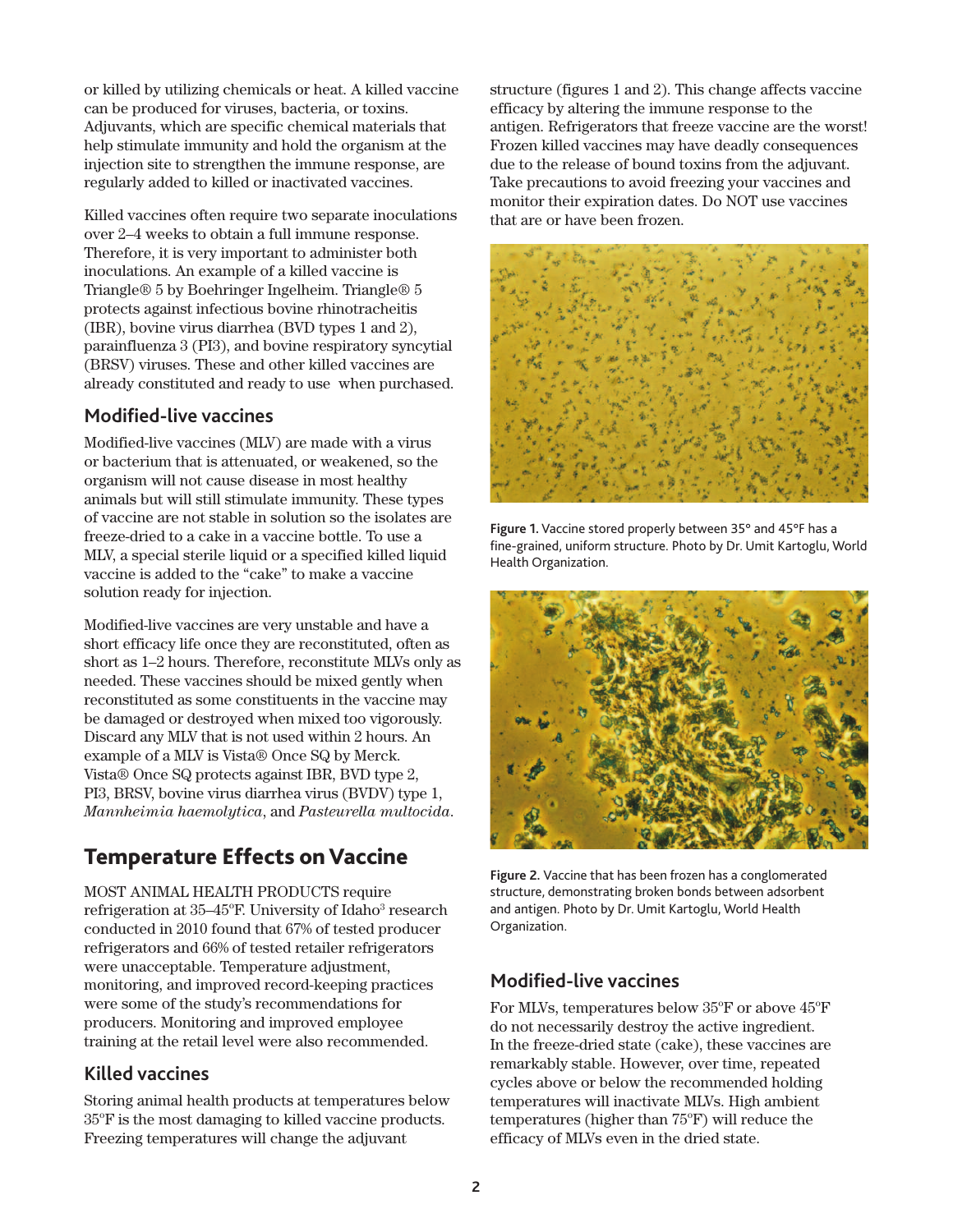Once MLVs are activated (made into a solution through the addition of the appropriate liquid), they need to be used within 2 hours and kept cool at temperatures between 35° and 45°F. To accomplish this while vaccinating animals, keep vaccine in a cooler next to the chute. Keep the cooler out of direct sunlight to prevent premature warming and keep the vaccine out of the sun to avoid both warming and UV damage.

# **Refrigerator Monitoring**

REFRIGERATOR TEMPERATURES can be monitored through the use of minimum/maximum thermometers (figure 3). Monitoring refrigerator temperature on a weekly or even daily basis will help you determine if the refrigerator is functioning properly. Monitor and record temperatures at least weekly.

Also consider the age, type, and location (barn, porch, or other storage areas) of the refrigerator. Refrigerator location can have a substantial impact on how efficiently the refrigerator operates. For example, a refrigerator kept in a noninsulated barn may be adversely affected by high and low ambient temperature extremes. These temperature extremes can damage products stored inside the refrigerator.

# **Vaccine Disposal**

PROPER DISPOSAL of animal health products at the farm and ranch level is as important as proper use. Environmental contamination, particularly of water, with hazardous or potentially hazardous biological wastes is one of the top 30 environmental public concerns. Consequently, questions arise as to the proper disposal of these materials and the associated syringes, needles, empty vials and bottles, and expired products.

As of 2012, federal and state laws, as well as the Idaho State Department of Agriculture, Washington State Department of Agriculture, and Oregon State Department of Agriculture, do not specify how animal vaccine should be disposed of. These states allow animal vaccine to be discarded in household trash receptacles. Additionally, animal vaccines containing live attenuated virus may enter a municipal solid waste landfill without being autoclaved or otherwise treated to inactivate the virus. However, some landfills may have special treatment requirements and policies for discarded live and attenuated animal vaccines.

It is recommended that you contact your state veterinarian's office, state department of agriculture, or landfill manager to find out possible requirements for accepting animal vaccine. Many county landfills accept veterinary waste as non hazardous provided the



**Figure 3.** Refrigerator temperatures can be monitored with minimum/maximum thermometers. Photo by K. Scott Jensen.

material is adequately packaged. Community take-back events or household hazardous waste collection facilities may also accept unused and expired animal vaccine.

Although many live and killed vaccines can be disposed as household waste in trash receptacles and/or incinerated, vaccines containing thimerosal (an ingredient containing mercury) should be disposed of in a lined landfill.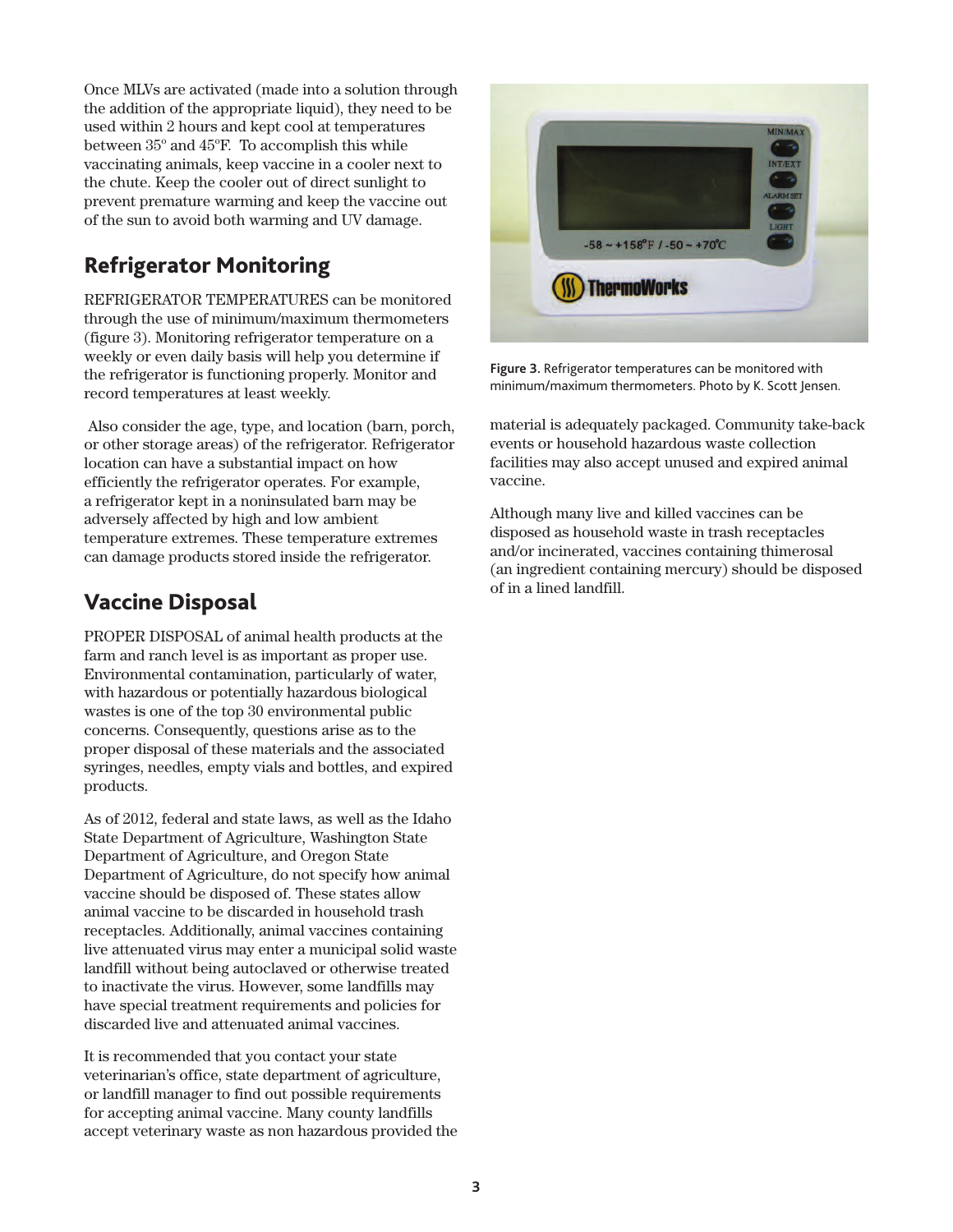## **Vaccine Best Management Practices**

#### **Purchasing vaccine**

- Consult your local veterinarian prior to purchasing vaccine to determine what vaccinations are necessary for your operation and area.
- Only purchase vaccines you can use in a timely manner.
- Check expiration dates when you purchase and/or receive vaccine. If vaccine is expired do not purchase it or return the product immediately.
- If you order vaccine by mail, order on Mondays to prevent weekend delays at unknown storage temperatures and to ensure the vaccine does not sit in a warehouse or on a truck over the weekend. Vaccines handled and stored by shipping personnel may not be maintained at adequate temperatures, reducing vaccine efficacy.
- Check the shipping cooler as soon as it arrives and refrigerate the vaccine immediately.
- If you have any concerns regarding vaccine handling before and during shipping, contact your distributor immediately.
- If you purchase vaccine locally request multiple ice packs for keeping vaccine cool on the way home or bring ice packs with you to the store.
- Purchase vaccine in small-dose vials to minimize waste.
- Ask the retailer the following questions. If you are not satisfied with the retailer's answers, locate another distributor.

#### *Is there a thermometer in your vaccine refrigerator?*

*Are minimum and maximum temperatures monitored and recorded on a regular basis?*

*Is the temperature maintained within the recommended range?*

*Did you immediately check and store the vaccine when it arrived?*

*How do you handle the vaccine after you receive it?*

#### **Storing vaccine**

- Read and follow label instructions.
- Use a minimum/maximum temperature thermometer to monitor temperatures in the refrigerator where you store vaccine.
- Check and log temperatures at least weekly.
- Discard any vaccine that freezes.
- Check expiration dates and discard expired vaccine. (Federal code states that biological products shall be considered worthless after the expiration date has passed.)
- Store vaccine that will expire first near the front of the refrigerator and use it first.
- Do not overstock vaccine because it was a "good deal" if you cannot use it by the expiration date.
- Train employees, family members, and others on proper vaccine handling.

#### **Using chute-side coolers**

- Pre-cool the cooler for at least 1 hour prior to placing the vaccine inside.
- Use enough ice or cold packs to maintain a steady temperature, 35-45°F.
- Take enough vaccine for the morning or for afternoon, not for both.
- Keep the cooler out of sunlight.
- Identify any leftover unopened bottles of vaccine and use them first the next time.

#### **Handling vaccine**

- Read and follow all label directions prior to using animal health products.
- $\bullet$  Refrigerate all vaccines at  $35-45^{\circ}$ F unless otherwise specified on the label.
- Mix vaccine gently and thoroughly prior to filling vaccine guns or syringes. Remember that excessive agitation can diminish vaccine efficacy.
- Dispose of all expired and unused animal health products according to the label.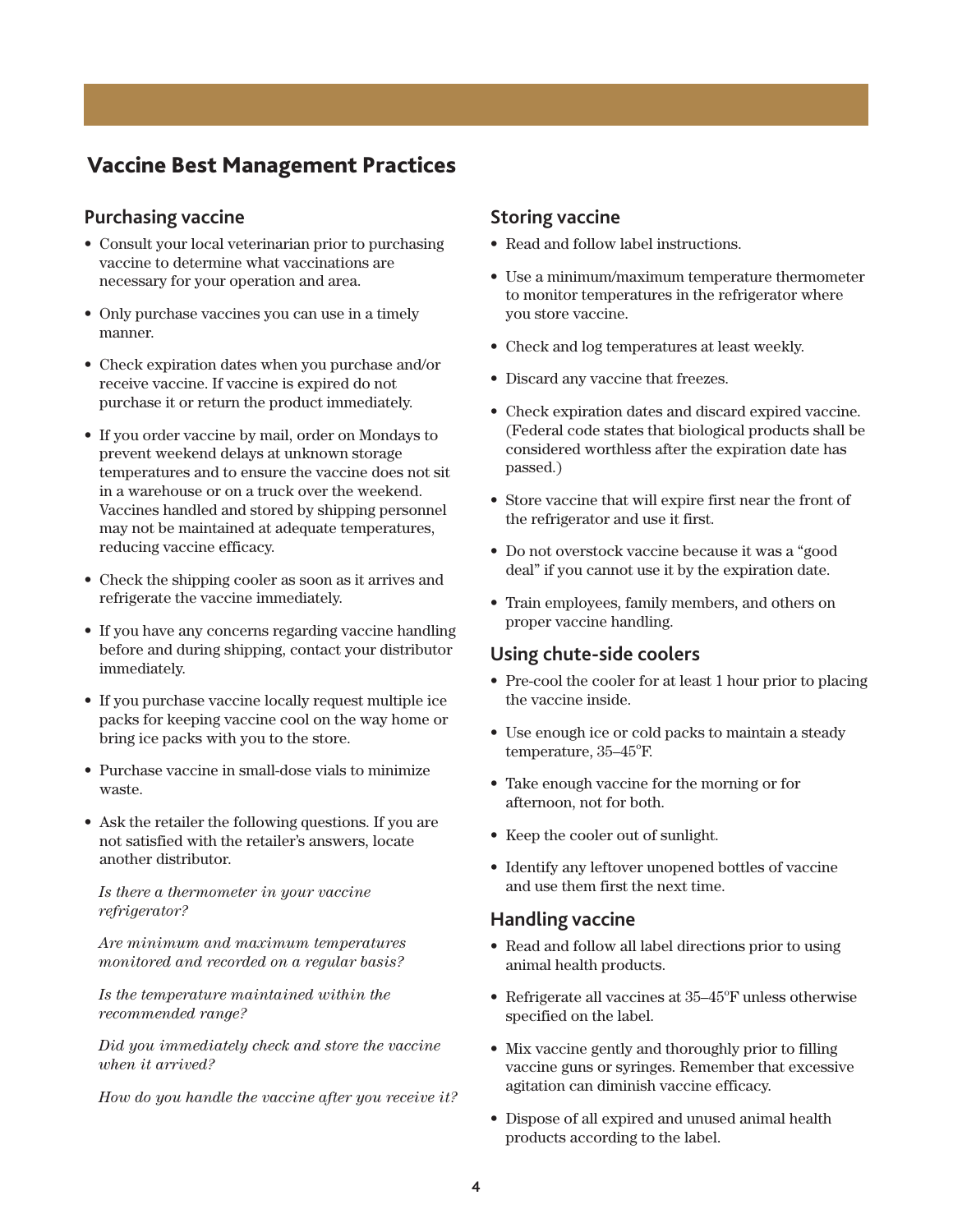- Do not mix products or combine different vaccine products in the same bottle or syringe.
- Do not use the same vaccine gun for different vaccines.
- Keep vaccine cool in a dark environment and out of sunlight when storing and using it.
- Do not mix modified live vaccines if you won't be able to use them within 1–2 hours of reconstituting them.
- Use transfer needles for mixing modified live vaccine to prevent contamination and accidents.
- Discard bottles of killed vaccine that have been opened for more than 2 days because vaccines can be contaminated by repeated introduction of air and needles.

### **Injecting vaccine**

- Follow your state's beef quality assurance guidelines.
- Read and follow all label instructions.
- Give injections in front of the shoulder in the middle neck region.
- Avoid giving injections in the nuchal ligament of the neck region.
- As indicated by state beef quality assurance guidelines, give injections subcutaneously unless otherwise specified on the label.
- Remove air from syringes and/or guns prior to injecting vaccine.
- Use the correct gauge and length of needle as specified by the label.
- Change needles every time you fill a syringe or vaccine gun.
- Change needles that become burred, bent, or broken.
- Never straighten and reuse a broken needle.
- Space multiple injections 4 inches apart on the animal to avoid mixing different products.
- Most vaccines have 21-day withdrawal periods; those with oil-based adjuvants generally have 60-day withdrawal periods. Always read the label to determine withdrawal times and follow them appropriately.
- A major problem is contamination from repeated entry into bottles with used needles. Use a new needle each time syringes are filled.

### **Disposing of vaccine**

- Always read the vaccine label or package insert and follow any disposal instructions that are provided.
- Unused vaccines are recommended for incineration or sterilization via autoclave, chemically, or by other approved means.
- If disposal instructions are not provided or you are unable to incinerate or sterilize vaccine, discard vaccine in the household trash.
- State departments of environmental quality and the United States Department of Agriculture Veterinary Services recommend that expired or unused vaccine be placed into a rigid plastic container with cat litter, coffee grounds, or compost, sealed and placed into a trash receptacle.
- Remove any personal information that may be listed on the packaging.
- DO NOT place vaccine into sewer or septic systems or water sources by flushing down the toilet or draining in a sink unless the label instructs you to do so.
- Burn unused and empty vaccine containers in burn barrels or incinerators. Any remaining glass can be recycled or discarded with household waste.

# **General Recommendations for all Injectable Drugs**

- Read and follow label instructions.
- Practice good sanitation of equipment and the working environment.
- Clean syringes with hot water only and dry them completely.
- Never use soap or disinfectant to clean internal parts of syringes and vaccine guns. They will leave a residue that can affect vaccine efficacy.
- Use a minimum/maximum refrigerator thermometer.
- Record product lot numbers of animal health products, administration dates, and withdrawal times.
- Maintain vaccination records for a minimum of 3 years.
- Have all members of your operation complete beef quality assurance (BQA) certification and routinely follow its guidelines.